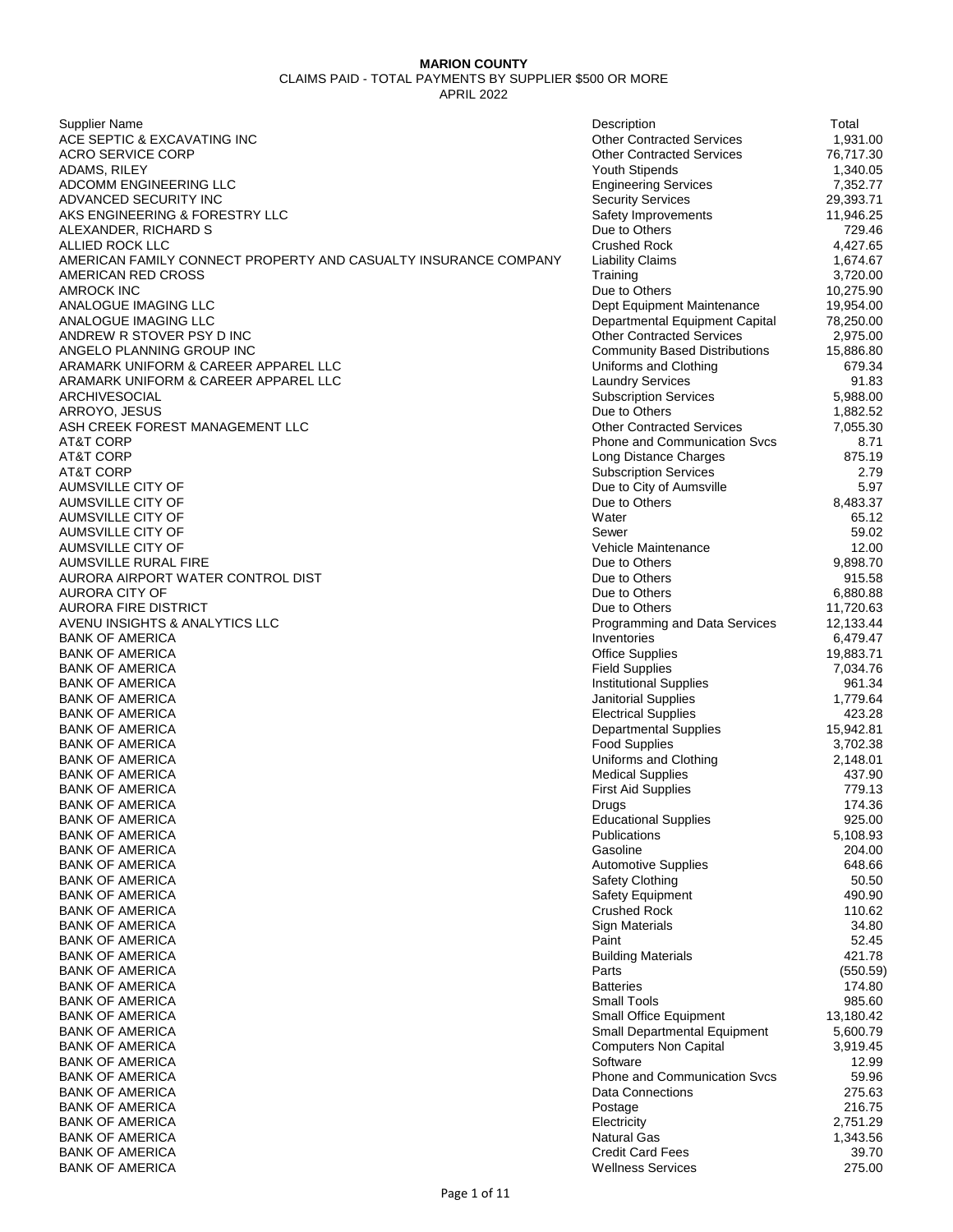| Supplier Name                                      | Description                                            | Total                |
|----------------------------------------------------|--------------------------------------------------------|----------------------|
| <b>BANK OF AMERICA</b>                             | <b>Community Education Services</b>                    | 6,286.14             |
| BANK OF AMERICA                                    | <b>Laboratory Services</b>                             | 217.80               |
| BANK OF AMERICA                                    | <b>Food Services</b>                                   | 5.78                 |
| BANK OF AMERICA                                    | <b>Client Assistance</b>                               | 9,480.19             |
| BANK OF AMERICA<br>BANK OF AMERICA                 | <b>Subscription Services</b><br>Witnesses              | 3,165.04<br>990.36   |
| BANK OF AMERICA                                    | <b>Court Services</b>                                  | 56.00                |
| BANK OF AMERICA                                    | <b>Printing Services</b>                               | 48.45                |
| BANK OF AMERICA                                    | Advertising                                            | 70.00                |
| BANK OF AMERICA                                    | <b>Other Contracted Services</b>                       | 481.00               |
| BANK OF AMERICA                                    | <b>Office Equipment Maintenance</b>                    | 317.93               |
| BANK OF AMERICA                                    | Dept Equipment Maintenance                             | 642.58               |
| BANK OF AMERICA                                    | Vehicle Maintenance                                    | 144.15               |
| BANK OF AMERICA                                    | Computer Hardware Maintenance                          | 78.00                |
| BANK OF AMERICA                                    | Telephone Maintenance                                  | 19.30                |
| BANK OF AMERICA                                    | <b>Building Maintenance</b>                            | 2,167.70             |
| BANK OF AMERICA                                    | Grounds Maintenance                                    | 1,234.92             |
| BANK OF AMERICA                                    | Park Maintenance                                       | 433.56               |
| BANK OF AMERICA                                    | <b>Vehicle Rental</b>                                  | 74.60                |
| BANK OF AMERICA<br>BANK OF AMERICA                 | Parking<br><b>Equipment Rental</b>                     | 33.00<br>278.13      |
| BANK OF AMERICA                                    | <b>Notary Bonds</b>                                    | 23.27                |
| BANK OF AMERICA                                    | <b>Commercial Travel</b>                               | 4,165.77             |
| BANK OF AMERICA                                    | Meals                                                  | 2,661.48             |
| BANK OF AMERICA                                    | Lodging                                                | 11,820.65            |
| BANK OF AMERICA                                    | Meetings                                               | 1,551.20             |
| BANK OF AMERICA                                    | Conferences                                            | 6,050.05             |
| BANK OF AMERICA                                    | Training                                               | 16,479.08            |
| BANK OF AMERICA                                    | Dues and Memberships                                   | 1,860.00             |
| BANK OF AMERICA                                    | <b>Pre Employment Costs</b>                            | 4.75                 |
| BANK OF AMERICA                                    | <b>Fairs and Shows</b>                                 | 300.00               |
| BANK OF AMERICA                                    | Vehicle Registration                                   | 135.50               |
| BANK OF AMERICA                                    | Dog Licenses                                           | 32.00                |
| BANK OF AMERICA<br>BANK OF AMERICA                 | <b>Professional Licenses</b>                           | 344.00<br>552.49     |
| BANK OF AMERICA                                    | Awards and Recognition<br>Miscellaneous Expense        | 8,226.93             |
| BANK OF AMERICA                                    | Departmental Equipment Capital                         | 9,306.23             |
| BANK OF AMERICA                                    | <b>Building Construction</b>                           | 3,298.89             |
| BANK OF AMERICA                                    | <b>Uncapitalized IT Project Costs</b>                  | 822.80               |
| BARTELING, CARMEN                                  | Due to Others                                          | 2,605.90             |
| BATTERIES NORTHWEST INC                            | Inventories                                            | 922.06               |
| BATTERIES PLUS                                     | Inventories                                            | 185.00               |
| BATTERIES PLUS                                     | <b>Departmental Supplies</b>                           | 40.08                |
| BATTERIES PLUS                                     | <b>Building Maintenance</b>                            | 381.37               |
| BERGKAMP INC                                       | Inventories                                            | 1,299.33             |
| BEST POTS INC                                      | <b>Building Maintenance</b>                            | 487.50               |
| BEST POTS INC<br>BI INC                            | Sewer Maintenance<br><b>Other Contracted Services</b>  | 3,958.00<br>4,004.10 |
| BN-7 LLC-01                                        | Due to Others                                          | 22,981.21            |
| BODUNOV, MARIMEA                                   | <b>Health Providers</b>                                | 32,702.00            |
| BOWMAN, CHRISTINE D                                | Due to Others                                          | 2,101.06             |
| BRADLEY FAMILY TRUST THE                           | <b>Building Rental Private</b>                         | 8,032.80             |
| BRADLEY, NICHOLAS P                                | Due to Others                                          | 3,350.66             |
| BRIDGEWAY RECOVERY SERVICES INC                    | <b>Social Services</b>                                 | 42,723.00            |
| BRIDGEWAY RECOVERY SERVICES INC                    | <b>Health Providers</b>                                | 9,920.00             |
| BRIDGEWAY RECOVERY SERVICES INC                    | Training                                               | 1,623.40             |
| Brister, Tammy M                                   | <b>Tuition Reimbursement</b>                           | 500.00               |
| BROWN & BROWN NORTHWEST                            | Excess Workers Comp Insurance                          | 3,910.00             |
| BUOY, DEBORAH L                                    | Due to Others                                          | 2,179.33             |
| C & J NURSE STAFFING LLC                           | <b>Medical Services</b>                                | 16,327.00            |
| C & K PETROLEUM EQUIP CO INC                       | Dept Equipment Maintenance                             | 659.85               |
| C J HANSEN CO INC<br><b>C&amp;C CONTAINERS LLC</b> | <b>Building Maintenance</b><br><b>Medical Supplies</b> | 2,375.00<br>3,252.10 |
| CALIBER HOME LOANS                                 | Due to Others                                          | 2,869.70             |
| Cameron, Kevin M                                   | Mileage Reimbursement                                  | 314.73               |
| Cameron, Kevin M                                   | Lodging                                                | 1,518.50             |
| CANNON COCHRAN MGMT SERVICES INC                   | Insurance Admin Services                               | 9,527.50             |
| CANON FINANCIAL SERVICES INC                       | Office Equipment Maintenance                           | 6,147.33             |
| CANON FINANCIAL SERVICES INC                       | <b>Equipment Rental</b>                                | 16,587.70            |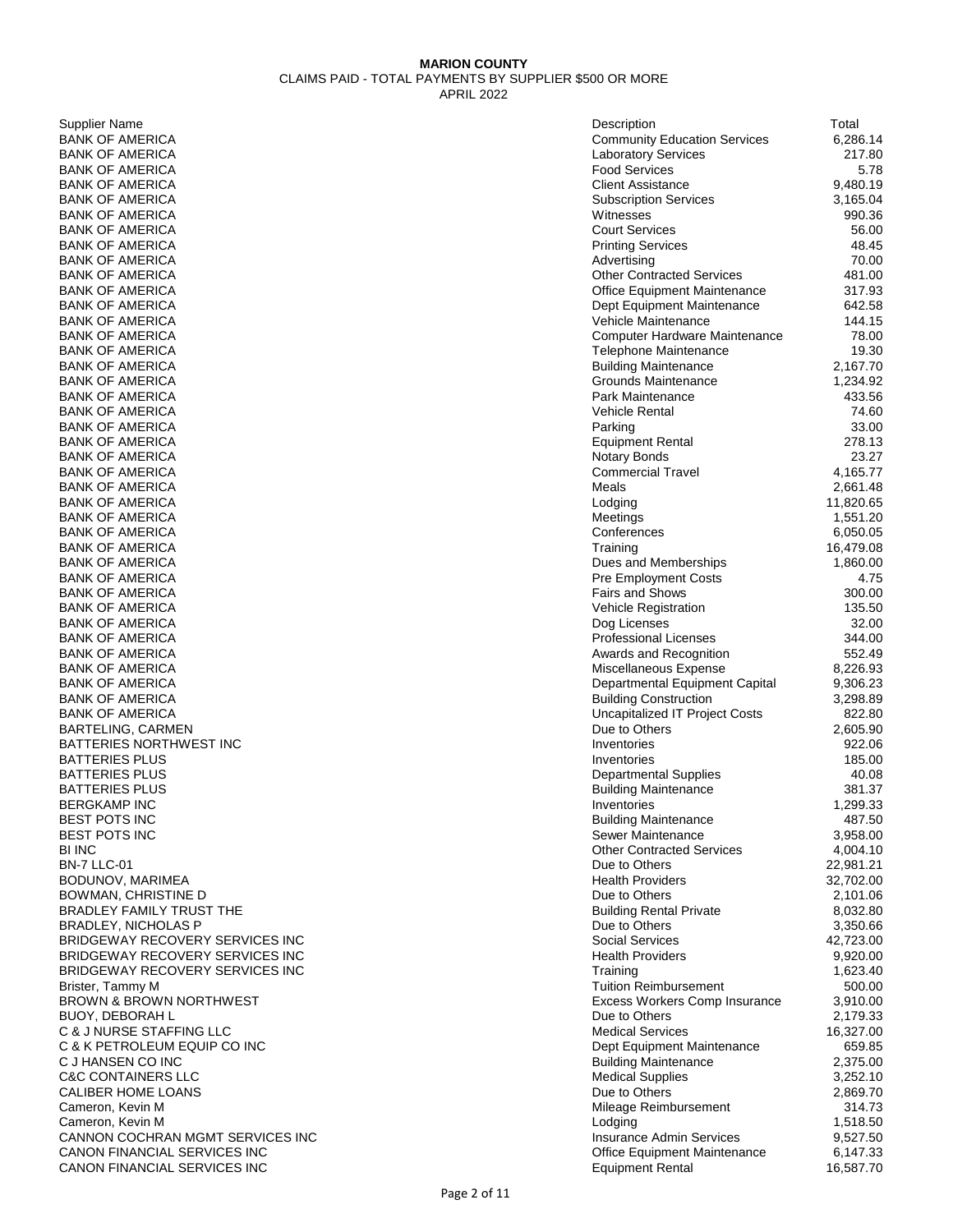Supplier Name Description Total CANOPY WELLBEING CARDENAS, J FIDEL G & HERRERA, MA DE LOURDES M CARDINAL HEALTH 110 LLC CARLSON TESTING INC CARLSON VEIT JUNGE ARCHITECTS PC CARPENTER, HENRY CARROLLS GROUP CARE HOME INC CARSON OIL CO INC CARSON OIL CO INC CARSON OIL CO INC CARSON, FRANK SHANE JR CARTON SERVICE INC **CAS DATALOGGERS** CASCADE SCHOOL DISTRICT #5 CASCADE TIRE FACTORY CASTILLO, CAROLINE GRADY CENLAR Due to Others 3,210.25 CENTRAL SCHOOL DISTRICT #13J CENTURYLINK-QWEST CENTURYLINK-QWEST CENTURYLINK-QWEST CFM ADVOCATES CH REED LLC And the set of the control of the control of the control of the control of the control of the control of the control of the control of the control of the control of the control of the control of the control of CHARM-TEX INC CHARM-TEX INC Safety Clothing 1,015.60 CHEMEKETA COMMUNITY COLLEGE CHEMEKETA COMMUNITY COLLEGE CHEMEKETA COMMUNITY COLLEGE CHEMEKETA LIBRARY CHURCH AT THE PARK CISNEROS, JUAN & CONCEPCION CLEAN EARTH ENVIRONMENTAL SOLUTIONS INC CLEAN EARTH ENVIRONMENTAL SOLUTIONS INC COLEMAN, ANNA E **COLUMBIA BANK** COLUMBIA BANK COMCAST Data Connections 11,385.33 COMMUNITY SUPPORT SERVICES INC COMPLETE WIRELESS SOLUTIONS COMPLETE WIRELESS SOLUTIONS CONNOR INVESTMENTS LLC-01 COPIERS NORTHWEST INC CORAL SALES CO CORELOGIC TAX SVCS CORNELIOUS, MICHAEL A CORPORATE COST CONTROL CORRECT RX PHARMACY SERVICES INC COTE, DANIEL M & JENNIFER M COUCH POLYGRAPH SERVICES LLC COUCH POLYGRAPH SERVICES LLC COVANTA MARION INC COVANTA MARION INC COVANTA MARION INC WTEF Supplemental Waste Fees (5,386.35) COVANTA MARION INC COVANTA MARION INC COVANTA MARION INC COVANTA MARION INC COVIUS Due to Others 2,874.96 CRAFCO INC Inventories 3,788.00 CRAFCO INC Small Departmental Equipment 460.00 Craigen, Stephen B (Steve) CTS LANGUAGELINK CUES Computer Software Maintenance 900.00 CVE TECHNOLOGIES GROUP INC D & O GARBAGE SERVICE DAVID EVANS & ASSOCIATES INC DAVID EVANS & ASSOCIATES INC DAVID EVANS & ASSOCIATES INC DAVID EVANS & ASSOCIATES INC

| Description                           | Total         |
|---------------------------------------|---------------|
|                                       |               |
| Insurance Admin Services              | 4,265.60      |
| Due to Others                         | 3,866.05      |
| Drugs                                 | 16,229.66     |
| <b>Bridge Construction</b>            | 522.50        |
|                                       | 34,385.88     |
| <b>Building Construction</b>          |               |
| Due to Others                         | 1,169.23      |
| <b>Health Providers</b>               | 6,352.00      |
| <b>Fuel Inventory</b>                 | 109,738.18    |
| Gasoline                              | 811.23        |
|                                       |               |
| <b>Diesel</b>                         | 929.17        |
| Due to Others                         | 3,832.50      |
| <b>Battery Recycling</b>              | 2,535.00      |
| <b>Subscription Services</b>          | 952.00        |
|                                       |               |
| Due to Others                         | 78,450.26     |
| Inventories                           | 2,556.74      |
| <b>Other Contracted Services</b>      | 18,270.00     |
| Due to Others                         | 3,210.25      |
| Due to Others                         | 1,244.06      |
|                                       |               |
| <b>Phone and Communication Svcs</b>   | 19,308.14     |
| <b>Data Connections</b>               | 301.74        |
| Long Distance Charges                 | 736.97        |
| <b>Other Contracted Services</b>      | 8,887.77      |
| Due to Others                         | 4,336.44      |
|                                       |               |
| <b>Institutional Supplies</b>         | 947.94        |
| Safety Clothing                       | 1,015.60      |
| Due to Others                         | 259,189.25    |
| Phone and Communication Svcs          | 157.50        |
|                                       |               |
| <b>Building Rental Private</b>        | 848.14        |
| Due to Others                         | 24,306.29     |
| Due to Others                         | 7,596.95      |
| Due to Others                         | 2,851.14      |
| <b>Transfer Station Contracts</b>     | 5,437.64      |
| Hazardous Waste Disposal              | 18,138.12     |
|                                       |               |
| Due to Others                         | 3,832.19      |
| <b>Principal Payments</b>             | 179,088.79    |
| <b>Interest Payments</b>              | 41,480.42     |
| Data Connections                      | 11,385.33     |
| <b>Health Providers</b>               | 1,331.13      |
| Inventories                           | 42.00         |
|                                       |               |
| Radio Maintenance                     | 8,471.26      |
| Due to Others                         | 865.20        |
| Small Office Equipment                | 2,340.48      |
| Inventories                           | 3,300.00      |
| Due to Others                         | 186,875.29    |
|                                       |               |
| Due to Others                         | 1,771.82      |
| Insurance Admin Services              | 1,647.00      |
| Drugs                                 | 16,521.66     |
| Due to Others                         | 4,757.75      |
| <b>Polygraph Services</b>             | 120.00        |
|                                       |               |
| <b>Other Contracted Services</b>      | 480.00        |
| Medical Waste Blue Bin Fees           | (2,881.65     |
| Medical Waste Gray Bin Fees           | (7,331.95     |
| <b>WTEF Supplemental Waste Fees</b>   | (5,386.35     |
| <b>Brooks Willamette Outfall Line</b> | (15,788.71)   |
|                                       |               |
| Ash Trans and Disposal                | (164, 545.00) |
| <b>Waste to Energy Contract</b>       | 779,728.13    |
| <b>Other Contracted Services</b>      | (8,003.99)    |
| Due to Others                         | 2,874.96      |
| Inventories                           | 3,788.00      |
| Small Departmental Equipment          | 460.00        |
|                                       |               |
| Mileage Reimbursement                 | 574.47        |
| <b>Interpreters and Translators</b>   | 676.18        |
| Computer Software Maintenance         | 900.00        |
| <b>Data Connections</b>               | 3,236.29      |
| Garbage Disposal and Recycling        | 1,386.01      |
|                                       |               |
| <b>Engineering Services</b>           | 3,718.17      |
| Ferries                               | 415.98        |
| Road Construction                     | 11,910.98     |
| <b>Bridge Construction</b>            | 62,368.47     |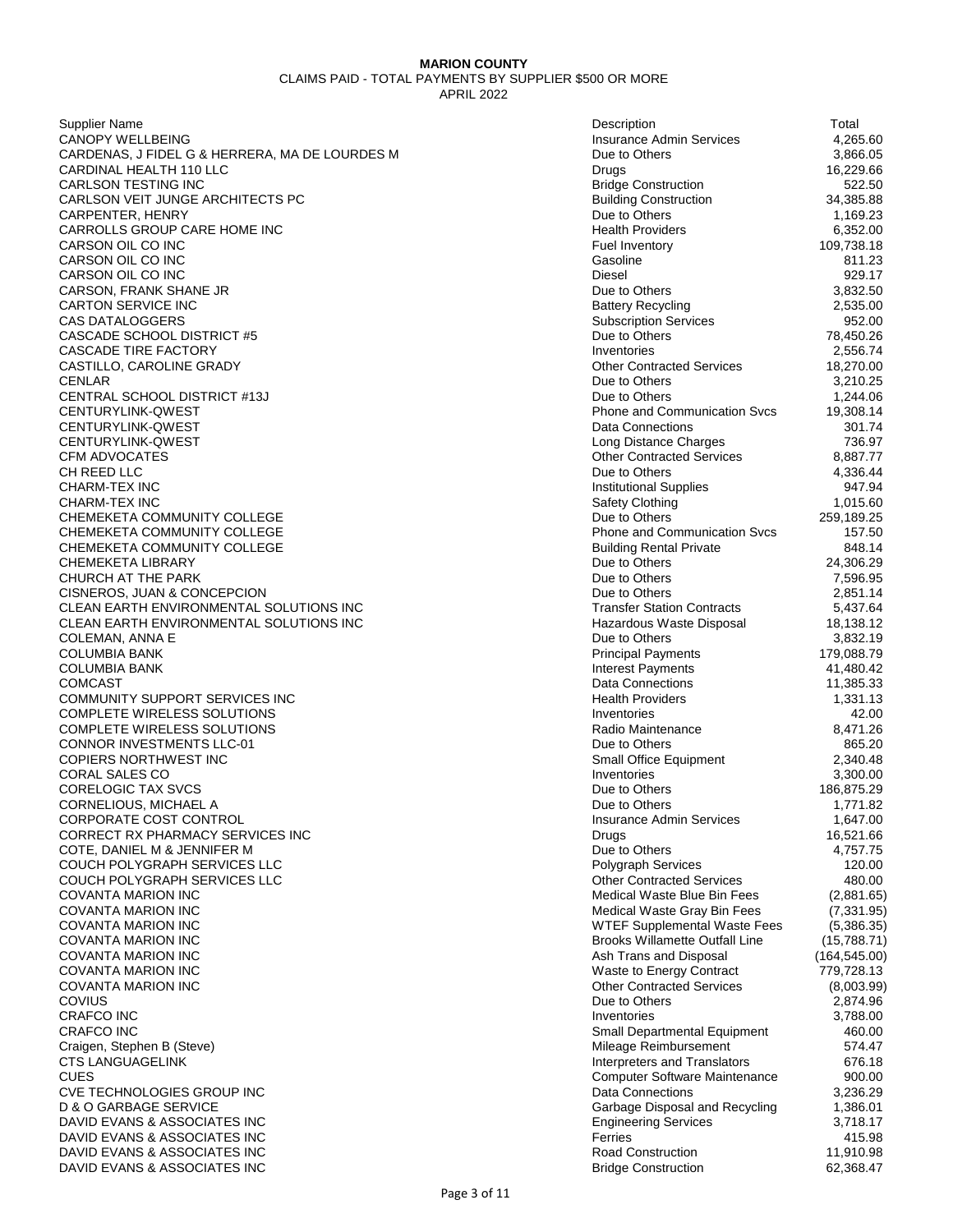Supplier Name Description Total DAVIS, LEROY V & GAIL K DAVISON AUTO PARTS INC DAVISON AUTO PARTS INC DAY, SHARON LEE DEBTBOOK Subscription Services 15,000.00 DELL MARKETING LP DEPAUL INDUSTRIES INC DETROIT CITY OF DIETER, KAY L MD DJOKOTOE, VIVIAN ASEYE DKS ASSOCIATES DKS ASSOCIATES DOCUSIGN INC Subscription Services 7,549.20 DOGWOOD HEIGHTS LLC DONALD CITY OF DONALD CITY OF DOWL LLC Bridge Construction 3,630.05 DRAKES CROSSING FIRE DISTRICT DYNAMIC SALES & SERVICE EFFECTIVE FOUNDATIONS EVALUATION & COUNSELING SVCS ELIASON, DOUGLAS D **ELITE AUTO GLASS** EMERY & SONS CONSTRUCTION GROUP LLC ENCOMPASS MANAGEMENT & CONSULTING LLC ENCOMPASS MANAGEMENT & CONSULTING LLC ENSOFTEK INC Computer Hardware Capital 124,517.25 ENVIRO CLEAN EQUIPMENT INC<br>ERT FINANCIAL ERT FINANCIAL Due to Others 1,592.88 EVANS, RONALD V & MEI-LAN **FALCK NORTHWEST CORP** FASTENAL CO Inventories 6,463.11 FASTENAL CO And the state of the state of the state of the state of the state of the state of the state of the state of the state of the state of the state of the state of the state of the state of the state of the state o FEDEX Postage 717.29 FEDEX Mail Services 2.03 **FERGUSON ENTERPRISES INC** FERGUSON ENTERPRISES INC FERGUSON ENTERPRISES INC FERGUSON ENTERPRISES INC FIGUEROA, JOSEFINA FIRST AMERICAN TITLE CO FIRST AMERICAN TITLE CO-02 FISHER, CHRISTOPHER T FLUENT ENGINEERING INC FOPPO FOPPO Dues 2,190.00 **G & S MACHINE INC** GAGAUZ, ALEKSANDR **GARTEN SERVICES INC GARTEN SERVICES INC GARTEN SERVICES INC GARTEN SERVICES INC GARTEN SERVICES INC GARTEN SERVICES INC GATES RURAL FIRE DISTRICT** GEIGER, MARK JOSEPH GERVAIS CITY OF **GERVAIS CITY OF** GERVAIS SCHOOL DISTRICT #1 GRAINGER Inventories 851.89 GRAINGER Institutional Supplies 69.40 GRAINGER Electrical Supplies 69.00 GRAINGER Departmental Supplies 260.56 GRAINGER Batteries 18.72 GRAINGER Small Tools 16.53 GREAT WESTERN SWEEPING INC GREEN ACRES LANDSCAPE INC GREYSTONE TACTICAL **GREYSTONE TACTICAL GUILD MORTGAGE** GUTIERREZ PAINTING CO INC

| Description                              | Total                 |
|------------------------------------------|-----------------------|
| Due to Others                            | 1,500.67              |
| Inventories                              | 319.98                |
| <b>Field Supplies</b><br>Due to Others   | 282.48<br>3,685.35    |
| <b>Subscription Services</b>             | 15,000.00             |
| <b>Computers Non Capital</b>             | 52,957.98             |
| Security Services                        | 24,041.70             |
| Due to Others                            | 527.13                |
| <b>Medical Services</b>                  | 16,887.50             |
| Due to Others                            | 3,473.29              |
| <b>Engineering Services</b>              | 3,048.67              |
| Road Construction                        | 5,339.77              |
| <b>Subscription Services</b>             | 7,549.20              |
| Due to Others                            | 1,240.37              |
| Due to Others<br>Sewer Maintenance       | 1,046.14<br>15,168.27 |
| <b>Bridge Construction</b>               | 3,630.05              |
| Due to Others                            | 911.91                |
| Dept Equipment Maintenance               | 648.62                |
| <b>Other Contracted Services</b>         | 2,520.00              |
| <b>Other Contracted Services</b>         | 1,248.00              |
| Vehicle Maintenance                      | 1,200.00              |
| Safety Improvements                      | 8,556.51              |
| Due to Others                            | 87.03                 |
| <b>Client Assistance</b>                 | 1,062.00              |
| Computer Hardware Capital                | 124,517.25            |
| <b>Equipment Rental</b><br>Due to Others | 12,400.00<br>1,592.88 |
| Land Lease Private                       | 5,000.00              |
| Vaccines                                 | 15,680.00             |
| Inventories                              | 6,463.11              |
| Parts                                    | 1,831.77              |
| Postage                                  | 717.29                |
| Mail Services                            | 2.03                  |
| Departmental Supplies                    | 17.57                 |
| Pipe<br><b>Building Maintenance</b>      | 2,864.40<br>1,484.84  |
| Site Improvements                        | 44.09                 |
| <b>Health Providers</b>                  | 794.00                |
| Due to Others                            | 5,154.70              |
| Due to Others                            | 33,885.28             |
| Due to Others                            | 561.73                |
| Ferries                                  | 1,811.94              |
| <b>FOPPO Dues</b>                        | 2,190.00              |
| Inventories                              | 797.00                |
| Due to Others<br>Postage                 | 4,649.33<br>2,107.66  |
| Garbage Disposal and Recycling           | 837.76                |
| Janitorial Services                      | 22,804.79             |
| Mail Services                            | 14,103.59             |
| Document Disposal Services               | 4,375.00              |
| <b>Battery Recycling</b>                 | 3,750.95              |
| Due to Others                            | 772.16                |
| Due to Others                            | 2,809.85              |
| Due to City of Gervais                   | 241.22                |
| Due to Others                            | 7,820.94              |
| Due to Others<br>Inventories             | 31,989.73<br>851.89   |
| <b>Institutional Supplies</b>            | 69.40                 |
| <b>Electrical Supplies</b>               | 69.00                 |
| Departmental Supplies                    | 260.56                |
| Batteries                                | 18.72                 |
| Small Tools                              | 16.53                 |
| <b>Other Contracted Services</b>         | 14,585.34             |
| Grounds Maintenance                      | 885.00                |
| Due to Others<br>Uniforms and Clothing   | 75.87<br>8,333.35     |
| Due to Others                            | 2,768.53              |
| <b>Building Maintenance</b>              | 9,035.00              |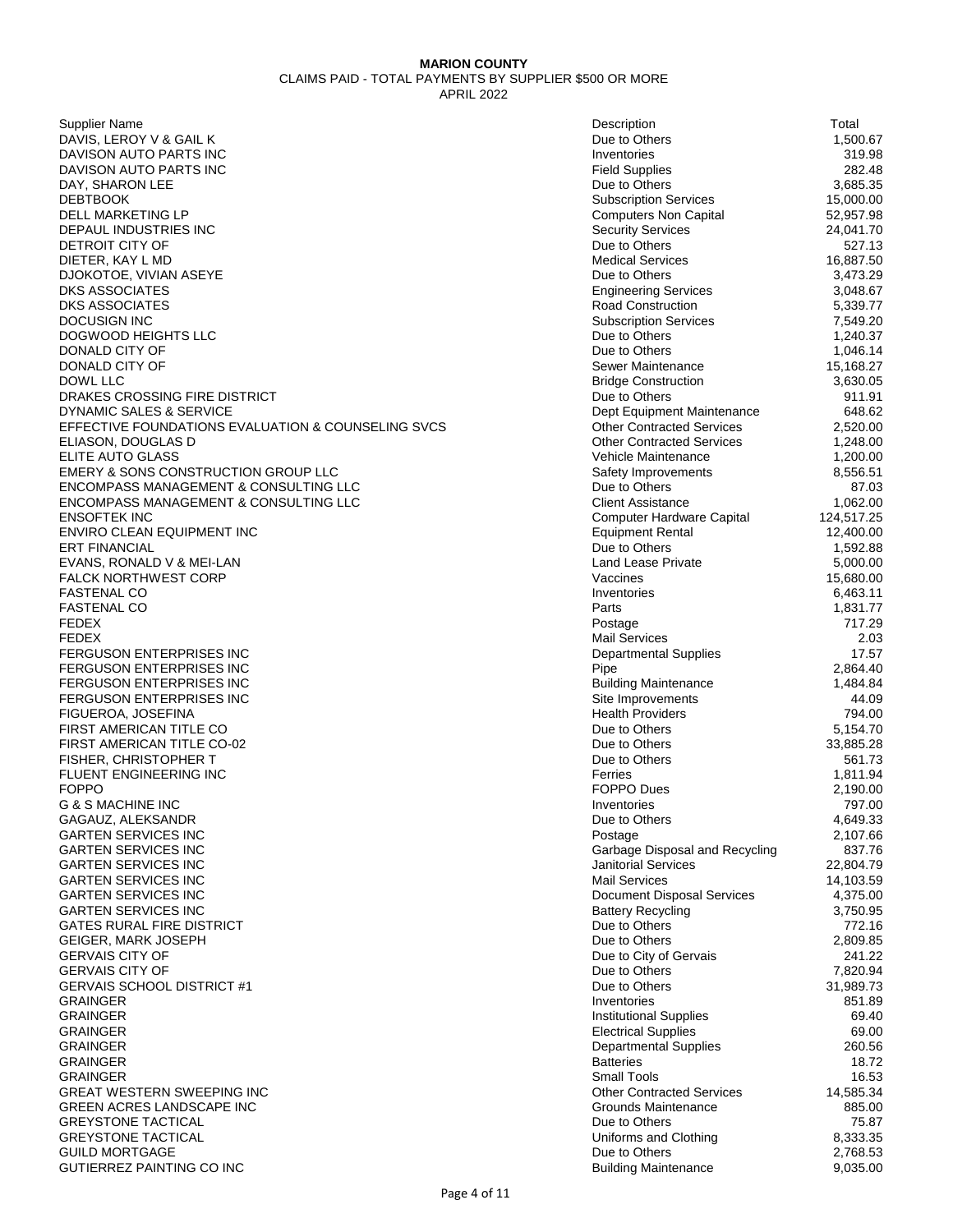Supplier Name Description Total HAGERMAN, MALINDA G HART WAGNER LLP HDR ENGINEERING INC HELTZEL WILLIAMS PC HERNANDEZ, OFELIA HIGHWAY 22 VENTURES LLC HOME DEPOT PRO-SUPPLYWORKS HOME DEPOT PRO-SUPPLYWORKS HOME DEPOT PRO-SUPPLYWORKS HUBBARD CITY OF HUBBARD CITY OF HUBBARD RURAL FIRE DISTRICT **HYB COUNSELING LLC** IDANHA DETROIT RURAL FIRE PROTECTION DISTRICT **IDEA LEARNING GROUP** IFTC LLC Building Rental Private 2,150.00 INCITE AGENCY FOR CHANGE LLC INDUSTRIAL WELDING SUPPLY INC INDUSTRIAL WELDING SUPPLY INC INDUSTRIAL WELDING SUPPLY INC INDUSTRIAL WELDING SUPPLY INC INDUSTRIAL WELDING SUPPLY INC INGALLS & ASSOCIATES LLC INGALLS & ASSOCIATES LLC INGALLS & ASSOCIATES LLC INGALLS & ASSOCIATES LLC INNOVATIVE CONCEPTS LLC **INTERNAL REVENUE SERVICE** INTERNAL REVENUE SERVICE INTERNAL REVENUE SERVICE INTERNAL REVENUE SERVICE INTERNAL REVENUE SERVICE **JB OREGON INC JEFFERSON CITY OF JEFFERSON PARK & REC DISTRICT** JEFFERSON RURAL FIRE PROTECTION DISTRICT JEFFERSON SCHOOL DISTRICT 14J Jensen, Annette M JET INDUSTRIES INC JFF LAW LLC Legal Services 4,320.00 JOHN DEERE FINANCIAL JOHNSON & TAYLOR LLC JOURNAL TECHNOLOGIES INC JPW COMMUNICATIONS LLC JUSTICE BENEFITS INC K & E ROCK PRODUCTS LLC KAISER PERMANENTE KAISER PERMANENTE KAISER PERMANENTE KEEFE COMMISSARY NETWORK LLC KEEFE COMMISSARY NETWORK LLC KEIZER CITY OF KEIZER FIRE DISTRICT KEIZER URBAN RENEWAL KHOURY DEVELOPMENT LLC KIDDER, SUSAN R KING OFFICE EQUIPMENT & DESIGNS KLUG, MELODY ANNE KNIFE RIVER CORP - NORTHWEST KNIFE RIVER CORP - NORTHWEST KRAVITZ, NATHANIEL KRAXBERGER, BENJAMIN<br>KROWDFIT INC KROWDFIT INC Wellness Services 3,268.50 KROWDFIT INC KUKER RANKEN OREGON LLC LANDMARK FORD INC LANGUAGE TESTING INTERNATIONAL INC LAW OFFICE OF KATE HALL LLC LAWRENCES AUTO PARTS INC

| Description                                                      | Total                     |
|------------------------------------------------------------------|---------------------------|
| Due to Others                                                    | 656.84                    |
| <b>Liability Claims</b>                                          | 6,160.51                  |
| Safety Improvements<br><b>Liability Claims</b>                   | 5,263.19<br>38,202.00     |
| Due to Others                                                    | 3,376.35                  |
| Due to Others                                                    | 1,777.45                  |
| <b>Institutional Supplies</b>                                    | 197.88                    |
| Janitorial Supplies                                              | 3,484.55                  |
| Safety Equipment                                                 | 345.23                    |
| Due to City of Hubbard                                           | 599.73                    |
| Due to Others<br>Due to Others                                   | 9,397.17<br>5,420.15      |
| <b>Health Providers</b>                                          | 575.00                    |
| Due to Others                                                    | 1,265.33                  |
| Training                                                         | 1,640.00                  |
| <b>Building Rental Private</b>                                   | 2,150.00                  |
| <b>Other Contracted Services</b>                                 | 3,960.00                  |
| Inventories                                                      | 1,534.40                  |
| <b>Field Supplies</b>                                            | 56.50                     |
| <b>Departmental Supplies</b>                                     | 337.29<br>36.00           |
| <b>Building Maintenance</b><br><b>Equipment Rental</b>           | 90.00                     |
| <b>Consulting Services</b>                                       | 5,000.00                  |
| Advertising                                                      | 1,142.85                  |
| <b>Fair Events and Activities</b>                                | 142.86                    |
| Fair Clean Up                                                    | 714.28                    |
| <b>Educational Supplies</b>                                      | 3,060.00                  |
| Federal Income Tax Withheld                                      | 1,102,918.06              |
| Social Security Payable ER                                       | 708,360.76                |
| Medicare Payable ER                                              | 165,665.07                |
| Social Security Payable EE<br>Medicare Payable EE                | 708,360.76<br>165,665.07  |
| <b>Building Maintenance</b>                                      | 713.50                    |
| Due to Others                                                    | 3,707.94                  |
| Due to Others                                                    | 1,385.12                  |
| Due to Others                                                    | 7,590.62                  |
| Due to Others                                                    | 34,206.99                 |
| Mileage Reimbursement                                            | 642.92                    |
| <b>Building Maintenance</b><br><b>Legal Services</b>             | 2,864.70                  |
| Inventories                                                      | 4,320.00<br>6,854.34      |
| Due to State Ct Conciliation                                     | 520.00                    |
| <b>Computer Software Capital</b>                                 | 50,000.00                 |
| <b>Other Contracted Services</b>                                 | 5,993.75                  |
| Special Programs Other                                           | 16,446.75                 |
| <b>Crushed Rock</b>                                              | 11,169.60                 |
| <b>Laboratory Services</b>                                       | 300.00                    |
| <b>Health Insurance Premiums</b><br>Dental Insurance Premiums    | 1,113,690.50<br>79,571.38 |
| <b>Institutional Supplies</b>                                    | 3,044.23                  |
| Drugs                                                            | 263.10                    |
| Due to Others                                                    | 59,521.46                 |
| Due to Others                                                    | 51,745.91                 |
| Due to Others                                                    | 1,570.92                  |
| <b>Building Rental Private</b>                                   | 13,082.78                 |
| Due to Others                                                    | 534.94                    |
| Small Office Equipment<br><b>Medical Services</b>                | 2,732.60<br>1,845.00      |
| <b>Asphalt Concrete</b>                                          | 608.63                    |
| Grounds Maintenance                                              | 411.21                    |
| <b>Medical Services</b>                                          | 5,000.00                  |
| Juvenile Restitution                                             | 1,200.00                  |
| <b>Wellness Services</b>                                         | 3,268.50                  |
| <b>Subscription Services</b>                                     | 1,228.50                  |
| Computer Software Maintenance                                    | 4,432.00                  |
| Inventories                                                      | 933.59                    |
| <b>Other Contracted Services</b><br>Due to State Ct Conciliation | 819.00<br>4,640.00        |
| Inventories                                                      | 2,161.76                  |
|                                                                  |                           |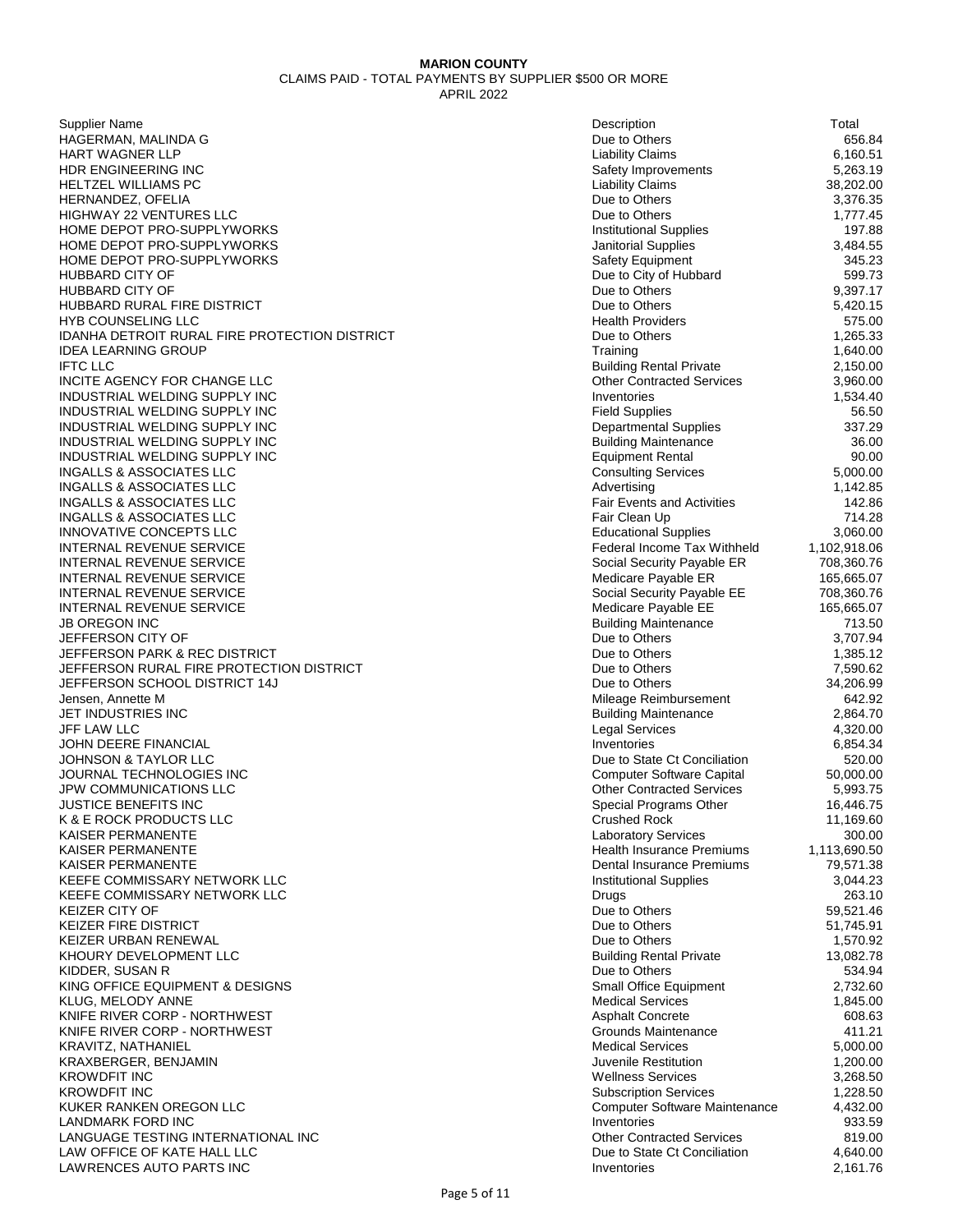Supplier Name Description Total LEE, EARL W & CARRIE A LEGACY CONTRACTING INC LEGAL FILES SOFTWARE INC LEHR AUTO Vehicle Maintenance 1,593.55 LEHR AUTO Departmental Equipment Capital 1,353.40 LEHR AUTO Uncapitalized IT Project Costs 4,969.66 LERETA Due to Others 14,616.08 LES SCHWAB TIRE CENTER LES SCHWAB TIRE CENTER LEXIPOL PRAETORIAN DIGITAL LEXISNEXIS Subscription Services 1,182.90 LEXISNEXIS RISK SOLUTIONS LIBERTY HOUSE LINN BENTON LINCOLN ESD LINTON-NELSON, LORI LOANCARE-02 Due to Others 976.70 LOBERG, LANCE MD LOCUMTENENS.COM LLC LOOMIS Armored Car Services 5,546.49 LUNT, PAUL R Due to Others 7,795.11 LUTY, JEFFREY A MD MALLORY SAFETY & SUPPLY LLC MARION COUNTY DISTRICT ATTORNEY MARION COUNTY DISTRICT ATTORNEY MARION COUNTY FIRE DISTRICT #1 MARION COUNTY FIRE DISTRICT #1 MARION COUNTY JUVENILE EMPLOYEES ASSN MARION COUNTY LAW ENFORCEMENT ASSN MARION ENVIRONMENTAL SERVICES INC MARION ENVIRONMENTAL SERVICES INC MARION RESOURCE RECOVERY FACILITY LLC MARION SOIL & WATER CONSERVATION DISTRICT MATTHEW PIEHLER PLLC MAULE, SUSAN I MAYFIELD, LISA Due to State Ct Conciliation 5,448.00 MCANDIE, MARIAN C & BARNHART, GREGORY A MCGILCHRIST URBAN RENEWAL METLIFE Vol Home and Auto Insurance 1,331.82 METROPOLITAN TRANSPORTATION COMMISSION MICHELLI MEASUREMENT GROUP INC MID-VALLEY LITERACY CENTER MID-WILLAMETTE VALLEY COG MID-WILLAMETTE VALLEY COMMUNITY ACTION AGENCY INC MID-WILLAMETTE VALLEY COMMUNITY ACTION AGENCY INC MID-WILLAMETTE VALLEY CRC MILL CITY CITY OF MILL CITY FIRE DISTRICT MILL CREEK URBAN RENEWAL MILLER NASH LLP MILLER, JAMES F MJ COUNSELING & CONSULTING MMSGS Medical Supplies 4,285.07 MMSGS STEERING AND THE STEERING STEERING SCHOOL SCHOOL SERVICES SMALL DEPARTMENTAL Equipment 3,229.11 MODERN BUILDING SYSTEMS INC MOREHEAD, JUDITH A MORTGAGE CONNECT ESCROW MOTION & FLOW CONTROL PRODUCTS INC MOTION & FLOW CONTROL PRODUCTS INC MOTION & FLOW CONTROL PRODUCTS INC MOTION & FLOW CONTROL PRODUCTS INC MOTION & FLOW CONTROL PRODUCTS INC MSDSONLINE INC MT ANGEL CITY OF MT ANGEL CITY OF MT ANGEL FIRE DISTRICT MT ANGEL SCHOOL DISTRICT #91 MULTIVERSE INTERPRETING INC MYTHICS INC 267.77 MYTHICS INC Computer Software Maintenance 11,279.20

| Description                           | Total      |
|---------------------------------------|------------|
| Due to Others                         | 4,932.42   |
| Ferries                               | 5,451.89   |
| <b>Computer Software Capital</b>      | 1,800.00   |
| Vehicle Maintenance                   | 1,593.55   |
| Departmental Equipment Capital        | 1,353.40   |
| <b>Uncapitalized IT Project Costs</b> | 4,969.66   |
| Due to Others                         | 14,616.08  |
| Inventories                           | 845.74     |
| Vehicle Maintenance                   | 4,303.31   |
| Training                              | 17,932.00  |
| <b>Subscription Services</b>          | 1,182.90   |
| Computer Software Maintenance         | 1,485.26   |
| Witnesses                             | 1,996.02   |
| Due to Others                         | 11,645.43  |
| <b>Medical Services</b>               | 5,500.00   |
| Due to Others                         | 976.70     |
| <b>Medical Services</b>               | 14,500.00  |
| <b>Medical Services</b>               | 31,489.19  |
| <b>Armored Car Services</b>           | 5,546.49   |
| Due to Others                         | 7,795.11   |
| <b>Medical Services</b>               | 3,897.50   |
| Inventories                           | 5,562.60   |
| Witnesses                             | 665.00     |
| Witness Mileage Reimbursement         | 550.40     |
| Due to Others                         | 93,466.12  |
| <b>Ambulance Services</b>             | 910.00     |
| MCJEA Dues                            | 1,560.00   |
| <b>MCLEA Dues</b>                     | 11,890.00  |
| Garbage Disposal and Recycling        | 225.40     |
| Hazardous Waste Disposal              | 561.60     |
| <b>Transfer Station Contracts</b>     | 129,529.75 |
| Due to Others                         | 12,484.46  |
| <b>Medical Services</b>               | 4,500.00   |
| Due to Others                         | 2,973.84   |
| Due to State Ct Conciliation          | 5,448.00   |
| Due to Others                         | 7,469.21   |
| Due to Others                         | 8,141.04   |
| Vol Home and Auto Insurance           | 1,331.82   |
| <b>Subscription Services</b>          | 4,500.00   |
| <b>Other Contracted Services</b>      | 723.50     |
| <b>Client Assistance</b>              | 607.00     |
| <b>Temporary Staffing</b>             | 4,469.26   |
| <b>Veterans Services</b>              | 67,836.85  |
| Social Services                       | 29,019.61  |
| <b>Cable Access Services</b>          | 12,560.42  |
| Due to Others                         | 909.73     |
| Due to Others                         | 596.74     |
| Due to Others                         | 12,029.15  |
| <b>Legal Services</b>                 | 23,299.50  |
| <b>Medical Services</b>               | 19,600.00  |
| <b>Consulting Services</b>            | 960.00     |
| <b>Medical Supplies</b>               | 4,285.07   |
| Small Departmental Equipment          | 3,229.11   |
| <b>Building Rental Private</b>        | 1,357.70   |
| <b>Other Contracted Services</b>      | 1,000.00   |
| Due to Others                         | 7,190.36   |
| Inventories                           | 1,097.07   |
| <b>Field Supplies</b>                 | 13.73      |
| <b>Departmental Supplies</b>          | 709.21     |
| Parts                                 | 688.21     |
| Small Departmental Equipment          | 127.74     |
| <b>Subscription Services</b>          | 5,999.00   |
| Due to City of Mt Angel               | 216.89     |
| Due to Others                         | 9,110.32   |
| Due to Others                         | 5,194.13   |
| Due to Others                         | 21,950.56  |
| Interpreters and Translators          | 1,625.00   |
| Computer Hardware Maintenance         | 267.77     |
| Computer Software Maintenance         | 11,279.20  |
|                                       |            |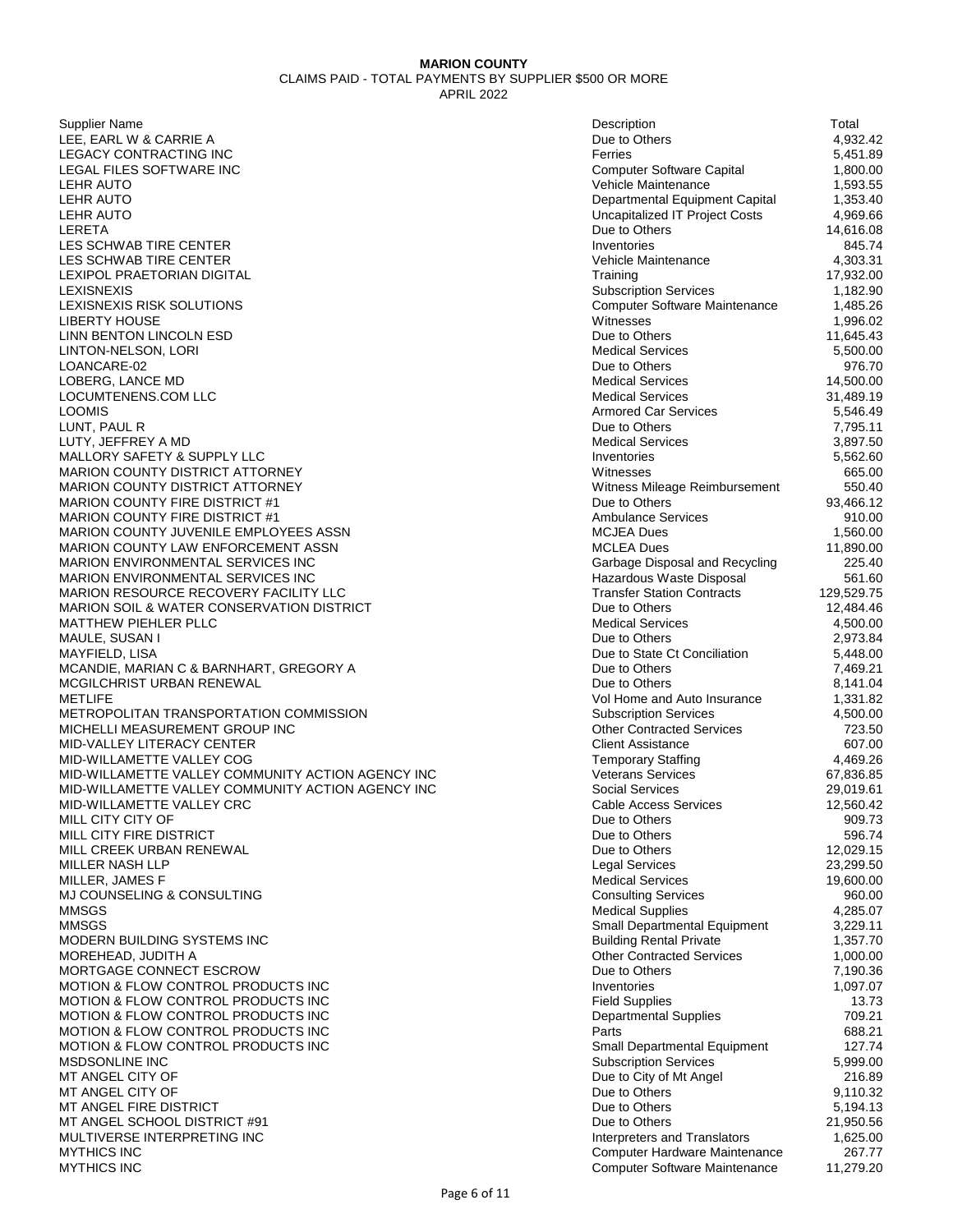Supplier Name Description Total NATIONAL ASSN OF DRUG COURT PROFESSIONALS NAVIA BENEFIT SOLUTIONS NAVIA BENEFIT SOLUTIONS NAVIA BENEFIT SOLUTIONS NAVIA BENEFIT SOLUTIONS NAVIGATE360 LLC NEW CROSSING HOMES LLC NIELSEN, CRAIG NMS LABS Witnesses 1,562.50 NOBLE WORKS NORSTAR INDUSTRIES INC NORTH GATEWAY URBAN RENEWAL NORTH MARION SCHOOL DISTRICT #15 NORTH SANTIAM SCHOOL DISTRICT #29J NORTH SANTIAM SCHOOL DISTRICT #29J NORTHSIDE ELECTRIC NORTHSIDE ELECTRIC NORTHSIDE ELECTRIC NORTHSTAR ELECTRICAL CONTRACTORS INC NORTHWEST FIRE SUPPRESSION INC NORTHWEST NATURAL GAS CO NORTHWEST REAL ESTATE CAPITAL CORP OFFICE DEPOT INC OFFICE WORLD INC OFFICE WORLD INC OFFICE WORLD INC OFFICE WORLD INC OLDCASTLE PRECAST INC OLSEN DESIGN & DEVELOPMENT ONE CALL CONCEPTS INC ONE CALL CONCEPTS INC ONE THIRTY TWO LLC O'NEILL, PATRICK OPTIONS COUNSELING & FAMILY SERVICES OPTIONS COUNSELING & FAMILY SERVICES ORANGE COAST LENDER SERVICES OREGON CORRECTIONS ENTERPRISES OREGON CORRECTIONS ENTERPRISES OREGON DEPT OF HUMAN SERVICES OREGON DEPT OF HUMAN SERVICES OREGON DEPT OF HUMAN SERVICES OREGON DEPT OF HUMAN SERVICES OREGON DEPT OF JUSTICE OREGON DEPT OF REVENUE OREGON DEPT OF REVENUE OREGON DEPT OF REVENUE OREGON DEPT OF REVENUE OREGON DEPT OF REVENUE OREGON DEPT OF REVENUE OREGON DEPT OF REVENUE OREGON DEPT OF REVENUE OREGON DEPT OF REVENUE OREGON DEPT OF TRANSPORTATION OREGON DEPT OF TRANSPORTATION OREGON DEPT OF TRANSPORTATION OREGON DEPT OF TRANSPORTATION OREGON DEPT OF TRANSPORTATION OREGON DEPT OF TRANSPORTATION OREGON DEPT OF TRANSPORTATION OREGON DEPT OF TRANSPORTATION OREGON DEPT OF TRANSPORTATION OREGON DEPT OF TRANSPORTATION OREGON FARM BUREAU FEDERATION OREGON GARDEN FOUNDATION OREGON HEALTH AUTHORITY OREGON HEALTH AUTHORITY OREGON LOCK & ACCESS INC OREGON NURSES ASSN OREGON ST DEPT OF CONSUMER & BUSINESS SVCS

| Description                                                     | Total                 |
|-----------------------------------------------------------------|-----------------------|
| Training                                                        | 3,660.00              |
| Pre Tax Day Care                                                | 4,634.27              |
| Pre Tax Medical                                                 | 31,375.28             |
| Pre Tax Transportation                                          | 174.00                |
| <b>Insurance Admin Services</b><br><b>Subscription Services</b> | 2,150.19<br>12,154.05 |
| Due to Others                                                   |                       |
| Due to Others                                                   | 758.28<br>2,513.08    |
| Witnesses                                                       | 1,562.50              |
| Uniforms and Clothing                                           | 2,319.34              |
| Road Maintenance Vehicles                                       | 97,306.00             |
| Due to Others                                                   | 32,078.05             |
| Due to Others                                                   | 56,040.75             |
| Due to Others                                                   | 69,179.33             |
| <b>Structural Permits</b>                                       | 1,802.97              |
| Grounds Maintenance                                             | 1,532.80              |
| Safety Improvements                                             | 44,805.15             |
| Uncapitalized IT Project Costs                                  | 1,348.00              |
| <b>Traffic Signals</b>                                          | 144,491.73            |
| <b>Building Maintenance</b>                                     | 820.00                |
| Natural Gas                                                     | 24,774.63             |
| <b>Building Rental Private</b>                                  | 1,950.00              |
| <b>Printing Services</b>                                        | 1,074.00              |
| Small Office Equipment                                          | 46,980.46             |
| Small Departmental Equipment                                    | 9,622.29              |
| <b>Other Contracted Services</b>                                | 1,192.50              |
| Office Equipment Capital                                        | (46,980.46)           |
| Site Improvements                                               | 2,475.00              |
| Due to Others                                                   | 1,727.43              |
| <b>Other Contracted Services</b>                                | 598.80                |
| Miscellaneous Expense                                           | 64.80                 |
| Due to Others                                                   | 1,395.38              |
| Due to Others                                                   | 2,199.26              |
| <b>Health Providers</b>                                         | 3,607.50              |
| Training                                                        | 851.20                |
| Due to Others                                                   | 4,686.92              |
| Small Office Equipment                                          | 2,340.00              |
| <b>Other Contracted Services</b><br>Domestic Violence           | 70.00                 |
| <b>Birth and Death Certificates</b>                             | 7,300.00<br>923.00    |
| <b>Laboratory Services</b>                                      | 50.29                 |
| <b>Other Contracted Services</b>                                | 80.00                 |
| Wage Attachment                                                 | 14,869.61             |
| State Income Tax Withheld                                       | 750,116.07            |
| Oregon Transit Tax                                              | 25,977.17             |
| <b>State Assessments</b>                                        | 93,147.99             |
| <b>State Police</b>                                             | 18,097.64             |
| Weighmaster                                                     | 15,937.21             |
| State LEMLA                                                     | 40.60                 |
| <b>State Court Facilities Account</b>                           | 33.74                 |
| Due to Others                                                   | 194.59                |
| <b>WC Insurance Premiums</b>                                    | 14,582.98             |
| <b>COVP Transp Permits County</b>                               | 4,043.50              |
| Non COVP State Permits                                          | 38.00                 |
| <b>Field Supplies</b>                                           | 61.00                 |
| <b>Traffic Signal Electricity</b>                               | 258.41                |
| <b>Subscription Services</b>                                    | 106.55                |
| <b>Traffic Signal Maintenance</b>                               | 2,198.63              |
| Other Investigations                                            | 32.85                 |
| <b>Vehicle Registration</b>                                     | 130.50                |
| Ferries                                                         | 13.78                 |
| Road Construction                                               | 2,990.35              |
| <b>Building Rental Private</b>                                  | 7,851.50              |
| <b>Fairs and Shows</b>                                          | 5,000.00              |
| Vaccines                                                        | 2,988.02              |
| <b>Match Payments</b>                                           | 13,198.75             |
| <b>Building Maintenance</b>                                     | 944.00                |
| <b>ONA Dues</b>                                                 | 744.52                |
| <b>Structural Permits</b>                                       | 23,168.93             |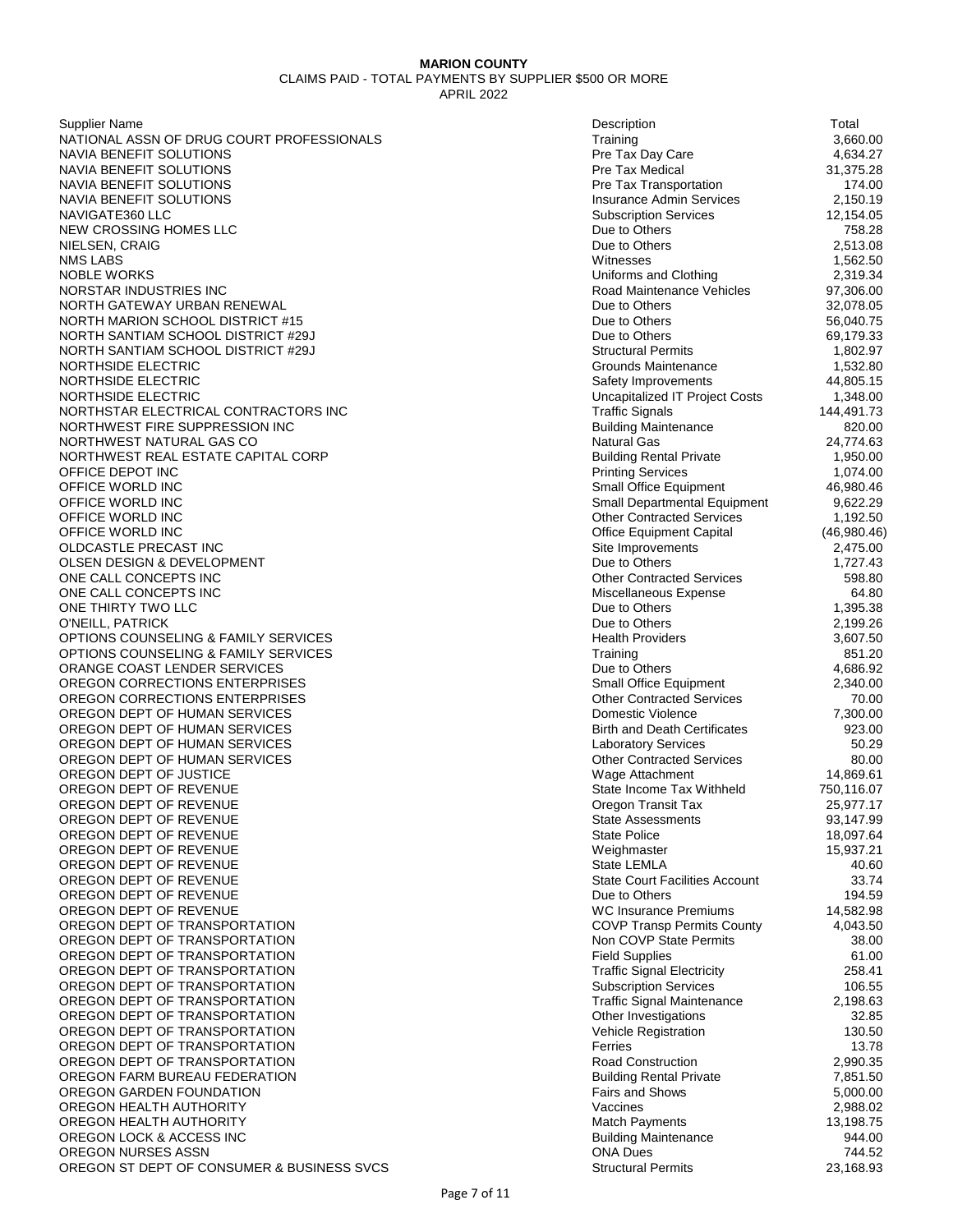Supplier Name Description Total OREGON ST DEPT OF CONSUMER & BUSINESS SVCS OREGON STATE DEPT OF ENV QUALITY OREGON STATE DEPT OF ENV QUALITY OREGON STATE DEPT OF FORESTRY OREGON STATE HOSPITAL OREGON STATE POLICE OREGON YOUTH AUTHORITY OREILLY AUTO PARTS **OUTLAND, KATHY LCSW** OVERTON SAFETY TRAINING INC OWEN EQUIPMENT CO OXFORD HOUSE ATHENA COVE **OXFORD HOUSE GRAHAM** OXFORD HOUSE JADE OXFORD HOUSE JADE OXFORD HOUSE MELLOW OXFORD HOUSE TRINITY P G E Electricity 104,644.72 P G E City Operations and St Lights 22,832.52 P G E Traffic Signal Electricity 1,860.81 PACIFIC POWER PACIFIC POWER PACIFIC POWER PACIFIC SANITATION INC PACIFIC SANITATION INC PACWEST MACHINERY LLC PADILLA, ISRAEL P & LUCIA<br>PAEZ. MIREYA PAEZ, MIREYA Due to Others 2,958.35 PARKER, LINDA M PATHFINDERS OF OREGON PAXIS INSTITUTE INC PBS ENGINEERING & ENVIRONMENTAL INC PELLEY, VIOLA L PELTON PROJECT INC PENCE, BRENT A PEN-LINK LTD Subscription Services 4,984.53 PENNYMAC 2,053.38 PENNYMAC LOAN SERVICES PERFORMANCE SYSTEMS INTEGRATION LLC PETERSON MACHINERY CO PETERSON MACHINERY CO PETRE, TERI Building Rental Private 2,206.00 PETROCARD INC PIONEER TRUST BANK NA TRUSTEE POLK COUNTY FIRE DISTRICT #1 POLK COUNTY, OR POLK COUNTY, OR PORAC RETIREE MEDICAL TRUST POTTERS INDUSTRIES LLC POWELL BANZ VALUATION LLC PREMIER OFFICE TECHNOLOGIES INC PRINT SPECIALTIES PROFESSIONAL CREDIT SERVICE PROFESSIONAL CREDIT SERVICE PROFESSIONAL INTERPRETERS INC PROSPERITY HOME MORTGAGE LLC PROSTAR SECURITY INC PROSTAR SECURITY INC PUBLIC EMPLOYEES RETIREMENT SYSTEM PUBLIC EMPLOYEES RETIREMENT SYSTEM PUBLIC EMPLOYEES RETIREMENT SYSTEM PUBLIC EMPLOYEES RETIREMENT SYSTEM PUBLIC EMPLOYEES RETIREMENT SYSTEM PUBLIC HEALTH ACCREDITATION BOARD PUBLIC PARTNERSHIPS LLC PURDY, NICOLAS R QUEST DIAGNOSTICS INC R & R TREE SERVICE INC R S D Departmental Supplies 21.19

| Description                                                        | Total                |
|--------------------------------------------------------------------|----------------------|
| <b>WC Insurance Premiums</b>                                       | 20,709.15            |
| <b>Structural Permits</b>                                          | 5,200.00             |
| <b>DEQ Tonnage Assessment</b>                                      | 85,935.36            |
| Due to Others<br><b>Building Rental Private</b>                    | 2,798.08             |
| Other Investigations                                               | 4,000.00<br>4,665.00 |
| Training                                                           | 823.25               |
| Inventories                                                        | 6,062.70             |
| Due to State Ct Conciliation                                       | 2,100.00             |
| Training                                                           | 1,350.00             |
| Departmental Equipment Capital                                     | 63,258.44            |
| <b>Client Assistance</b>                                           | 2,250.00             |
| <b>Housing Subsidies</b>                                           | 850.00               |
| <b>Housing Subsidies</b>                                           | 475.00               |
| <b>Client Assistance</b>                                           | 475.00               |
| <b>Client Assistance</b>                                           | 825.00               |
| <b>Client Assistance</b>                                           | 995.00               |
| Electricity                                                        | 104,644.72           |
| <b>City Operations and St Lights</b>                               | 22,832.52            |
| <b>Traffic Signal Electricity</b>                                  | 1,860.81             |
| Electricity                                                        | 2,140.46<br>92.93    |
| City Operations and St Lights<br><b>Traffic Signal Electricity</b> | 95.13                |
| Garbage Disposal and Recycling                                     | 870.64               |
| Ash Hauling Services                                               | 44,751.85            |
| Inventories                                                        | 5,939.41             |
| Due to Others                                                      | 738.37               |
| Due to Others                                                      | 2,958.35             |
| Due to Others                                                      | 4,967.23             |
| <b>Social Services</b>                                             | 15,279.53            |
| <b>Educational Supplies</b>                                        | 12,120.00            |
| <b>Other Contracted Services</b>                                   | 11,475.15            |
| Due to Others                                                      | 3,095.82             |
| <b>Health Providers</b>                                            | 10,157.90            |
| Due to Others                                                      | 8,753.99             |
| <b>Subscription Services</b>                                       | 4,984.53             |
| Due to Others<br>Due to Others                                     | 2,053.38             |
| <b>Building Maintenance</b>                                        | 8,300.78<br>1,544.96 |
| Inventories                                                        | 664.43               |
| Vehicle Maintenance                                                | 9,391.68             |
| <b>Building Rental Private</b>                                     | 2,206.00             |
| Inventories                                                        | 1,434.46             |
| <b>Building Rental Private</b>                                     | 23,006.24            |
| Due to Others                                                      | 505.89               |
| <b>Court Services</b>                                              | 100.00               |
| <b>Other Contracted Services</b>                                   | 3,202.00             |
| <b>MCLEA Retiree Medical Trust</b>                                 | 21,400.00            |
| Inventories                                                        | 44,596.80            |
| <b>Other Contracted Services</b>                                   | 1,900.00             |
| <b>Transcription Services</b>                                      | 7,629.10<br>601.75   |
| <b>Departmental Supplies</b><br>Marion Cty Justice Court Fees      | 55,244.62            |
| <b>Supervision Fees</b>                                            | 103.78               |
| <b>Interpreters and Translators</b>                                | 1,425.00             |
| Due to Others                                                      | 2,204.78             |
| <b>Armored Car Services</b>                                        | 1,050.00             |
| <b>Security Services</b>                                           | 2,000.00             |
| <b>PERS Employer Contribution</b>                                  | 1,306,325.26         |
| PERS Employee Contribution                                         | 440,174.13           |
| <b>PERS Police Units</b>                                           | 102.29               |
| <b>PERS Suspense</b>                                               | 12,762.43            |
| PERS Voluntary IAP                                                 | 2,264.72             |
| Dues and Memberships                                               | 8,400.00             |
| Third Party Administrators                                         | 2,499.00             |
| Due to Others                                                      | 1,266.18             |
| <b>Laboratory Services</b><br>Grounds Maintenance                  | 1,557.20<br>800.00   |
| <b>Departmental Supplies</b>                                       | 21.19                |
|                                                                    |                      |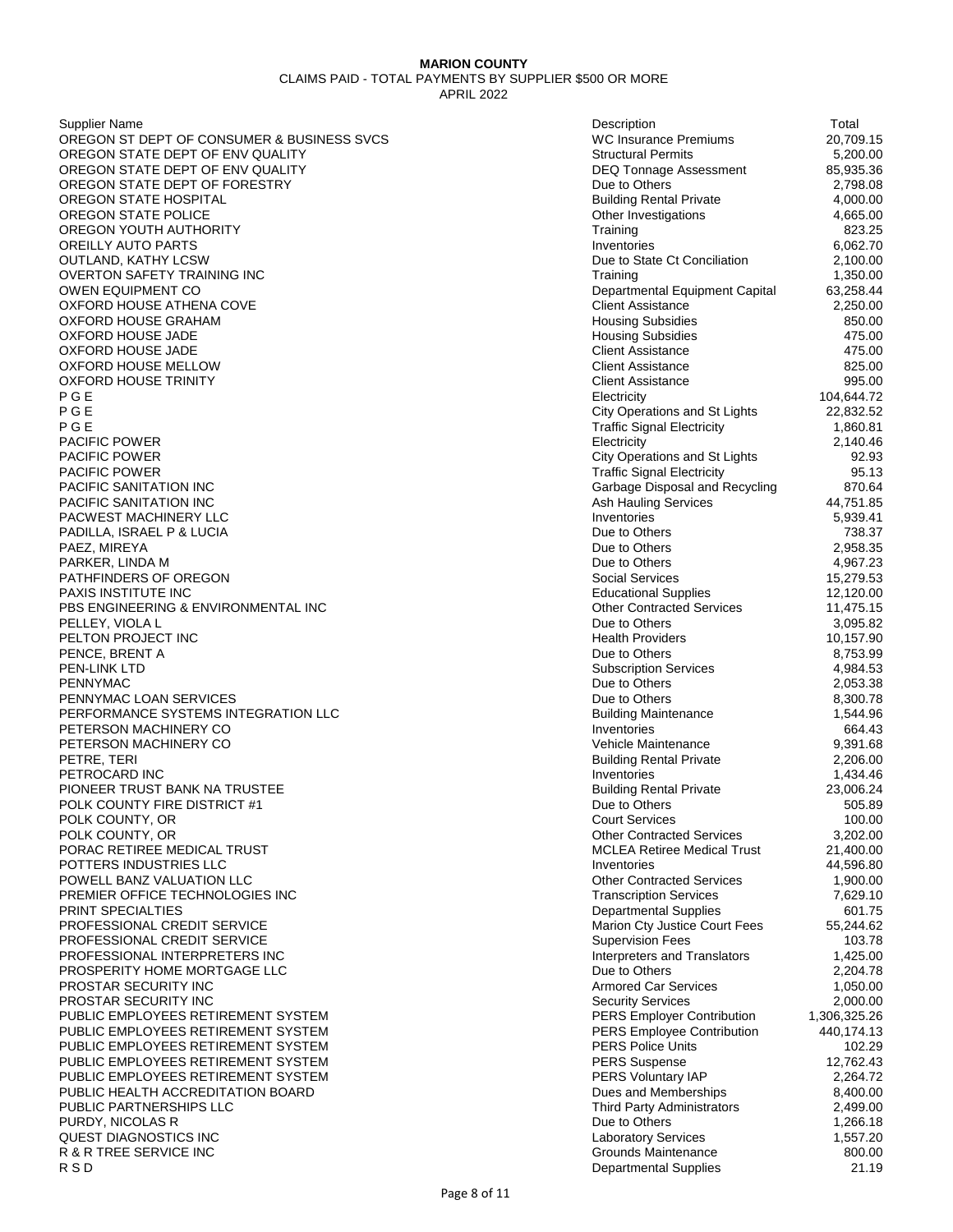| Supplier Name                        | Description                         | Total        |
|--------------------------------------|-------------------------------------|--------------|
| R S D                                | <b>Building Maintenance</b>         | 3,516.92     |
| RADIO TECHNOLOGY SERVICES            | <b>Communication Systems</b>        | 24,413.20    |
| RAM STEELCO INC                      | Inventories                         | 2,717.50     |
| RAMOS, ANGELICA ESTEVEZ              | Due to Others                       | 3,941.65     |
| REDWOOD TOXICOLOGY LABORATORY INC    | <b>Laboratory Services</b>          | 2,086.58     |
| REDWOOD TOXICOLOGY LABORATORY INC    | Drug Testing                        | 3,038.56     |
| REECE COMPLETE SECURITY SOLUTIONS    | <b>Building Maintenance</b>         | 990.40       |
| REIMERS FURNITURE MFG INC            | Small Office Equipment              | 666.60       |
| REPUBLIC SERVICES INC                | Garbage Disposal and Recycling      | 7,603.84     |
| REPUBLIC SERVICES INC                | <b>Transfer Station Contracts</b>   | 540,051.13   |
| REPUBLIC SERVICES INC                | <b>Tire Hauling Services</b>        | 8,673.86     |
| RETAIL LOCKBOX INC                   | <b>Bank Services</b>                | 1,797.52     |
| RICHERT, MICHAEL                     | Due to Others                       | 1,710.30     |
| RICOH USA INC                        | <b>Printing Services</b>            | 618.50       |
| RICOH USA INC                        | <b>Office Equipment Maintenance</b> | 376.86       |
| RICOH USA INC                        | <b>Equipment Rental</b>             | 8,082.13     |
| RIDDLE, KAREN STADELE                | Due to State Ct Conciliation        | 1,920.00     |
| RIVERBEND MATERIALS                  | Crushed Rock                        | 7,536.72     |
| RIVERFRONT/DOWNTOWN URBAN RENEWAL    | Due to Others                       | 35,686.21    |
| ROBERSONS ALBANY FORD                | Inventories                         | 4,266.26     |
| ROBERT HALF INTERNATIONAL INC        | <b>Temporary Wages</b>              | 2,015.11     |
| ROBERT HALF INTERNATIONAL INC        | <b>Accounting Services</b>          | 6,299.20     |
| ROBERT HALF INTERNATIONAL INC        | <b>Temporary Staffing</b>           | 5,304.00     |
| ROSS BROS CONSTRUCTION RETIREMENT    | Due to Others                       | 1,103.21     |
| ROWE, MCKYLE A                       | Youth Stipends                      | 635.33       |
| RYAN, ELIZABETH                      | Due to Others                       | 11,246.99    |
| SAKALY, VICTOR                       | Due to Others                       | 4,626.83     |
| SALEM ALLIANCE CHURCH                | <b>Community Education Services</b> | 10,000.00    |
| SALEM AREA MASS TRANSIT DISTRICT     | Due to Others                       | 117,718.63   |
| SALEM AREA MASS TRANSIT DISTRICT     | <b>Transportation Services</b>      | 2,700.00     |
| SALEM AUTOBODY & PAINT               | Vehicle Maintenance                 | 2,733.20     |
| SALEM CITY OF                        | Due to City of Salem                | 12.55        |
| SALEM CITY OF                        | Due to Others                       | 748,306.27   |
| SALEM CITY OF                        | Electricity                         | 433.65       |
| SALEM CITY OF                        | City Operations and St Lights       | 443.05       |
| SALEM CITY OF                        | Water                               | 9,149.58     |
| SALEM CITY OF                        | Sewer                               | 20,356.38    |
| SALEM CITY OF                        | Garbage Disposal and Recycling      | 1,243.75     |
| SALEM CITY OF                        | Hazardous Waste Disposal            | 5,365.37     |
| SALEM CITY OF                        | <b>Other Contracted Services</b>    | 15,164.25    |
| SALEM CITY OF                        | Parking                             | 25.00        |
| SALEM CITY OF                        | Permits                             | 87.50        |
| SALEM ELECTRIC                       | Electricity                         | 2,134.21     |
| SALEM HEALTH                         | <b>Medical Services</b>             | 132.60       |
| SALEM HEALTH                         | <b>Hospital Services</b>            | 24,342.33    |
| SALEM HEALTH                         | <b>Laboratory Services</b>          | 1,206.03     |
| SALEM HEALTH                         | <b>Health Providers</b>             | 61,200.00    |
| SALEM OCCUPATIONAL HEALTH CLINIC     | <b>Pre Employment Costs</b>         | 1,440.00     |
| SALEM OR II SGF LLC                  | <b>Building Rental Private</b>      | 100,752.72   |
| SALEM PRINTING & BLUEPRINT INC       | <b>Printing Services</b>            | 645.12       |
| SALEM RADIOLOGY CONSULTANTS PC       | <b>Laboratory Services</b>          | 1,550.00     |
| SALEM RADIOLOGY CONSULTANTS PC       | <b>XRay Services</b>                | 1,183.00     |
| SALEM RADIOLOGY CONSULTANTS PC       | Interpreters and Translators        | (1,000.00)   |
| SALEM SUBURBAN FIRE DISTRICT         | Due to Others                       | 7,985.25     |
| SALEM, CITY OF - UR SPECIAL          | Due to Others                       | 28,771.14    |
| SALEM-KEIZER SCHOOL DISTRICT #24J    | Due to Others                       | 1,184,094.71 |
| SALESFORCE.COM INC                   | <b>Subscription Services</b>        | 5,880.00     |
| SAN DIEGO POLICE EQUIP CO INC        | Small Departmental Equipment        | 974.23       |
| SANTIAM CANYON SCHOOL DISTRICT #129J | Due to Others                       | 188,831.31   |
| SANTIAM HEARTS TO ARTS               | <b>Other Contracted Services</b>    | 25,000.00    |
| SANTIAM MEMORIAL HOSPITAL            | <b>Hospital Services</b>            | 1,709.75     |
| SANTIAM MEMORIAL HOSPITAL            | Witnesses                           | 15.00        |
| SATELLITE TRACKING OF PEOPLE LLC     | <b>Other Contracted Services</b>    | 1,980.90     |
| SAVING HOPE CARE MANAGEMENT LLC      | <b>Health Providers</b>             | 644.80       |
| SCHWABE WILLIAMSON & WYATT PC        | <b>Road Construction</b>            | 8,570.00     |
| SCHWABE WILLIAMSON & WYATT PC        | Right of Way                        | 70,430.00    |
| <b>SCS ENGINEERS</b>                 | <b>Consulting Services</b>          | 19,774.09    |
| SEIU LOCAL 503 OR PUBLIC EE UNION    | <b>OPEU Dues</b>                    | 58,231.18    |
| SEIU LOCAL 503 OR PUBLIC EE UNION    | <b>OPEU PAC Contribution</b>        | 314.28       |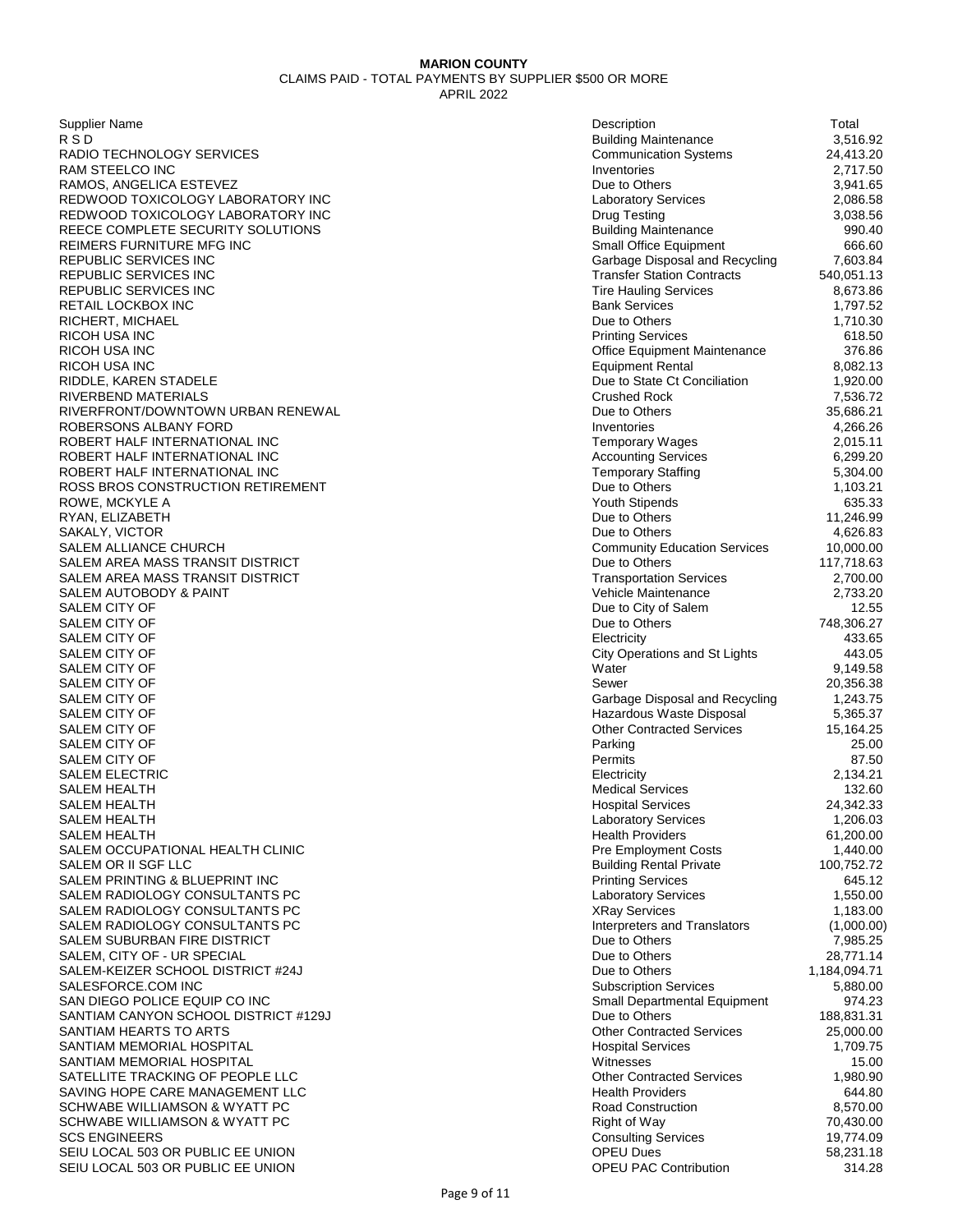Supplier Name Description Total SEIU LOCAL 503 OR PUBLIC EE UNION SEIU LOCAL 503 OR PUBLIC EE UNION SEIU LOCAL 503 OR PUBLIC EE UNION SELECT IMPRESSIONS SERVICELINK Due to Others 9,416.68 SHANNON & WILSON INC SHI INTERNATIONAL CORP SHI INTERNATIONAL CORP SHI INTERNATIONAL CORP SHOLAR, JOHN MICHAEL SHORE, SANDRA - EXECUTOR SIEMENS INDUSTRY INC SIERRA SPRINGS SILVER FALLS LIBRARY DISTRICT SILVER FALLS SCHOOL DISTRICT #4J SILVERTON CITY OF SILVERTON CITY OF SILVERTON RURAL FIRE DISTRICT SILVERTON URBAN RENEWAL DISTRICT SIMILA, CAROL R SMITH-WAGAR BRUCKER CONSULTING LLC SOARING HEIGHTS RECOVERY HOMES SOARING HEIGHTS RECOVERY HOMES SOLANKY, ONEILL S DDS LLC SOLTERBECK, LISA PC SOLV BUSINESS SOLUTIONS CONNECTED SOUTH WATERFRONT URBAN RENEWAL SPARKLE CLEANERS<br>SPRINT SPRINT And the set of the connections of the connections of the connections of the connections of the connections of the connections of the connections of the connections of the connections of the connections of the connec SPRINT Cellular Phones 200.65 ST PAUL CITY OF ST PAUL FIRE DISTRICT ST PAUL SCHOOL DISTRICT #45 STATE OF OREGON JUDICIAL DEPT STAYTON CITY OF STAYTON CITY OF STAYTON CITY OF STAYTON FIRE DISTRICT STODDARD, JOHN STRIDER CONSTRUCTION CO INC STRIDER CONSTRUCTION CO INC STROHMAN ENTERPRISE INC SUBLIMITY CITY OF SUBLIMITY FIRE DISTRICT SUBURBAN CHEVROLET SUBURBAN PROPANE LP SUDDATH RELOCATION SYSTEMS OF OREGON LLC TAYLOR, CODY R & ELISE M TEAGUE, ROBERT **TEC EQUIPMENT INC** TEC EQUIPMENT INC TECHNICAL IMAGING SYSTEMS INC TEK84 INC Departmental Equipment Capital 348,000.00 TFR ENTERPRISES INC TK ELEVATOR Elevator Maintenance 7,179.39 TRACHSEL BODY & PAINT TRAFFIC SAFETY SUPPLY CO TRAINING 4 RESPONDERS LLC TRANE US INC And the state of the state of the state of the Building Maintenance and the 4,400.00 TRILLIANT PROPERTY MANAGEMENT TRINITY SERVICES GROUP INC TURNER CITY OF **TURNER CITY OF** TURNER CITY OF TURNER FIRE DISTRICT ULTIMATE TRAINING MUNITIONS INC UNITED WAY OF THE MID WILLAMETTE VALLEY UNIVERSAL FIELD SERVICES INC UNIVERSAL RECYCLING TECHNOLOGIES LLC

| Description                                       | Total                 |
|---------------------------------------------------|-----------------------|
| OPEU 98                                           | 1,362.14              |
| <b>OPEU Legal</b>                                 | 345.22                |
| <b>OPEU Life</b>                                  | 1,218.32              |
| <b>Printing Services</b><br>Due to Others         | 5,889.00<br>9,416.68  |
| <b>Bridge Construction</b>                        | 658.88                |
| Software                                          | 405.41                |
| <b>Subscription Services</b>                      | 5,714.28              |
| Computer Software Maintenance                     | 5,680.00              |
| <b>Medical Services</b>                           | 7,080.00              |
| Due to Others                                     | 5,147.50              |
| Computer Hardware Capital                         | 11,313.00             |
| <b>Departmental Supplies</b>                      | 653.25                |
| Due to Others                                     | 8,925.96              |
| Due to Others                                     | 125,366.71            |
| Due to City of Silverton                          | 466.93                |
| Due to Others                                     | 34,021.66             |
| Due to Others                                     | 18,290.47             |
| Due to Others                                     | 7,584.61              |
| Due to Others<br><b>Other Contracted Services</b> | 4,635.02<br>1,402.50  |
| <b>Housing Subsidies</b>                          | 250.00                |
| <b>Client Assistance</b>                          | 800.47                |
| <b>Dental Services</b>                            | 8,720.00              |
| <b>Consulting Services</b>                        | 595.00                |
| <b>Printing Services</b>                          | 1,404.96              |
| Due to Others                                     | 3,368.66              |
| <b>Laundry Services</b>                           | 3,158.10              |
| <b>Data Connections</b>                           | 409.90                |
| <b>Cellular Phones</b>                            | 200.65                |
| Due to Others                                     | 542.41                |
| Due to Others                                     | 2,867.82              |
| Due to Others                                     | 13,984.26             |
| <b>Victim Restitution</b>                         | 647.95                |
| Due to City of Stayton<br>Due to Others           | 40.72<br>26,905.68    |
| <b>Building Rental Private</b>                    | 100.00                |
| Due to Others                                     | 13,048.82             |
| Due to Others                                     | 574.91                |
| <b>Other Contracted Services</b>                  | 1,775.50              |
| <b>Road Construction</b>                          | 561.50                |
| Small Departmental Equipment                      | 3,980.90              |
| Due to Others                                     | 1,849.82              |
| Due to Others                                     | 8,396.80              |
| Automobiles                                       | 28,779.29             |
| Propane                                           | 756.95                |
| <b>Other Contracted Services</b><br>Due to Others | 13,038.85<br>4,767.80 |
| Due to Others                                     | 980.56                |
| Inventories                                       | 771.08                |
| Vehicle Maintenance                               | 674.55                |
| <b>Departmental Supplies</b>                      | 987.66                |
| Departmental Equipment Capital                    | 348,000.00            |
| <b>Other Contracted Services</b>                  | 357,804.20            |
| <b>Elevator Maintenance</b>                       | 7,179.39              |
| Vehicle Maintenance                               | 3,417.00              |
| Safety Improvements                               | 24,243.37             |
| Training                                          | 4,800.00              |
| <b>Building Maintenance</b>                       | 4,400.00              |
| <b>Client Assistance</b><br><b>Food Services</b>  | 1,450.00<br>98,488.78 |
| Due to City of Turner                             | 401.34                |
| Due to Others                                     | 6,532.96              |
| <b>PW Services to Cities</b>                      | 567.33                |
| Due to Others                                     | 13,410.99             |
| Small Departmental Equipment                      | 1,656.48              |
| <b>United Way</b>                                 | 512.50                |
| <b>Bridge Construction</b>                        | 904.59                |
| <b>Other Contracted Services</b>                  | 2,167.10              |